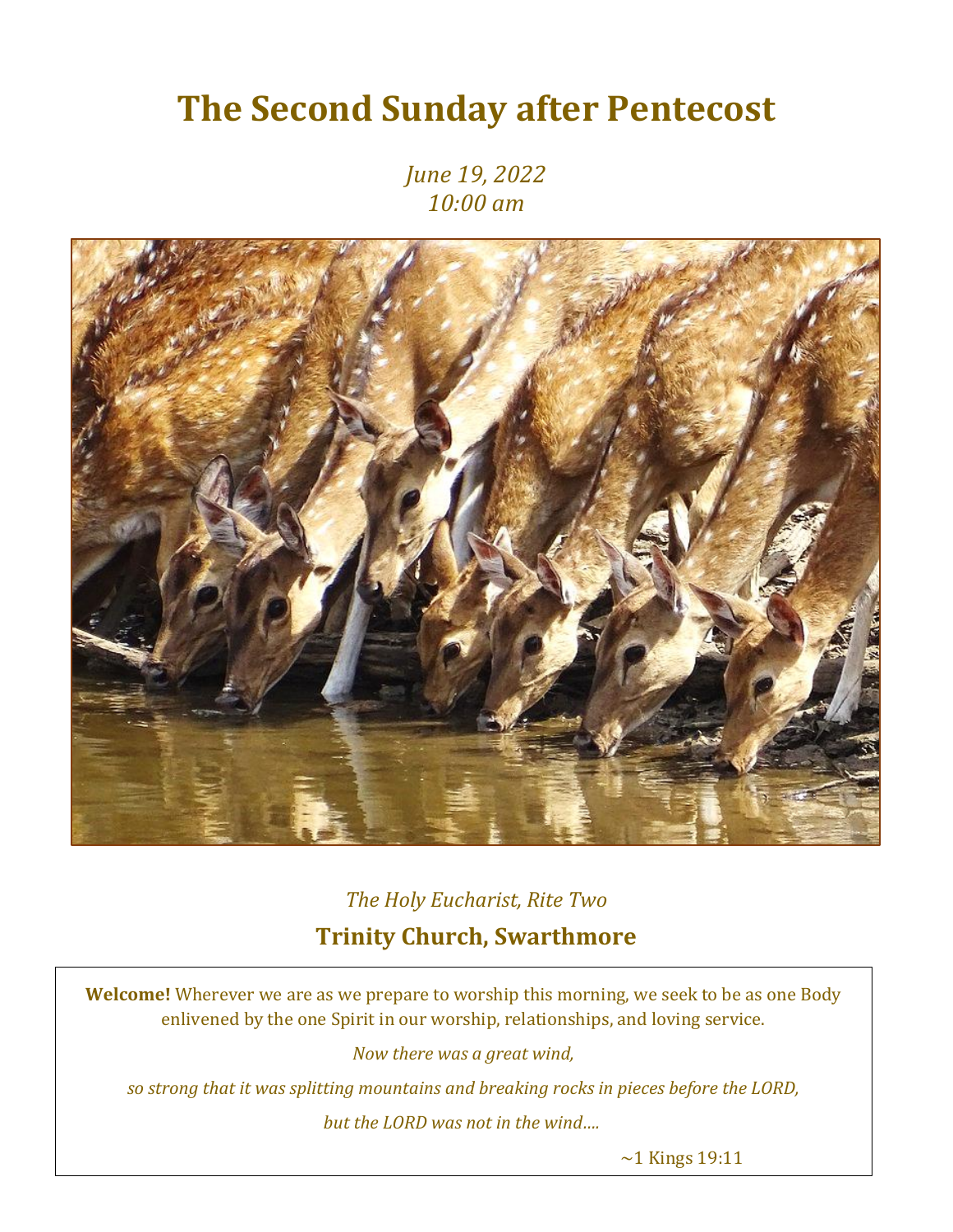*Our worship today follows Rite One of the Holy Eucharist in the Episcopal Book of Common Prayer (BCP), beginning on p. 355. Our service is also being shared by livestream and recorded on our [Trinity YouTube channel.](https://www.youtube.com/channel/UCRIVWlpuu9UprbAGDkhtLLA)*

Voluntary

# **Liturgy of The Word**

Opening Acclamation *BCP* p. 355

*Presider* Blessed be the one, holy and living God. *People* **Glory to God, for ever and ever. Amen.**

- For the Gloria *Hymnal 1982* #372
- 1. **Praise to the living God! All prais'd be his Name who was, and is, and is to be for ay the same. The one eternal God ere aught that now appears: the first, the last, beyond all thought his timeless years!**
- 2. **Formless, all lovely forms declare his loveliness; holy, no holiness of earth can his express. Lo, he is Lord of all. Creation speaks his praise, and everywhere above, below, his will obeys.**
- 3. **His Spirit floweth free, high surging where it will: in prophet's word he spoke of old; he speaketh still. Established is his law, and changeless it shall stand, deep writ upon the human heart, on sea, on land.**
- 4. **Eternal life hath he implanted in the soul; his love shall be our strength and stay while ages roll. Praise to the living God! All prais'd be his Name who was, and is, and is to be, for ay the same.**

The Collect of the Day *BCP* p. 357

| The Lord be with you. |
|-----------------------|
| And also with you.    |
| Let us pray.          |
|                       |

O Lord, make us have perpetual love and reverence for your holy Name, for you never fail to help and govern those whom you have set upon the sure foundation of your loving-kindness; through Jesus Christ our Lord, who lives and reigns with you and the Holy Spirit, one God, for ever and ever. **Amen**.

#### A Reading from the First Book of Kings 1 Kings 19:1-15a

Ahab told Jezebel all that Elijah had done, and how he had killed all the prophets with the sword. Then Jezebel sent a messenger to Elijah, saying, "So may the gods do to me, and more also, if I do not make your life like the life of one of them by this time tomorrow." Then he was afraid; he got up and fled for his life, and came to Beer-sheba, which belongs to Judah; he left his servant there.

But he himself went a day's journey into the wilderness, and came and sat down under a solitary broom tree. He asked that he might die: "It is enough; now, O LORD, take away my life, for I am no better than my ancestors." Then he lay down under the broom tree and fell asleep. Suddenly an angel touched him and said to him, "Get up and eat." He looked, and there at his head was a cake baked on hot stones, and a jar of water. He ate and drank, and lay down again. The angel of the LORD came a second time, touched him, and said, "Get up and eat, otherwise the journey will be too much for you." He got up, and ate and drank; then he went in the strength of that food forty days and forty nights to Horeb the mount of God. At that place he came to a cave and spent the night there.

Then the word of the LORD came to him, saying, "What are you doing here, Elijah?" He answered, "I have been very zealous for the LORD, the God of hosts; for the Israelites have forsaken your covenant, thrown down your altars, and killed your prophets with the sword. I alone am left, and they are seeking my life, to take it away."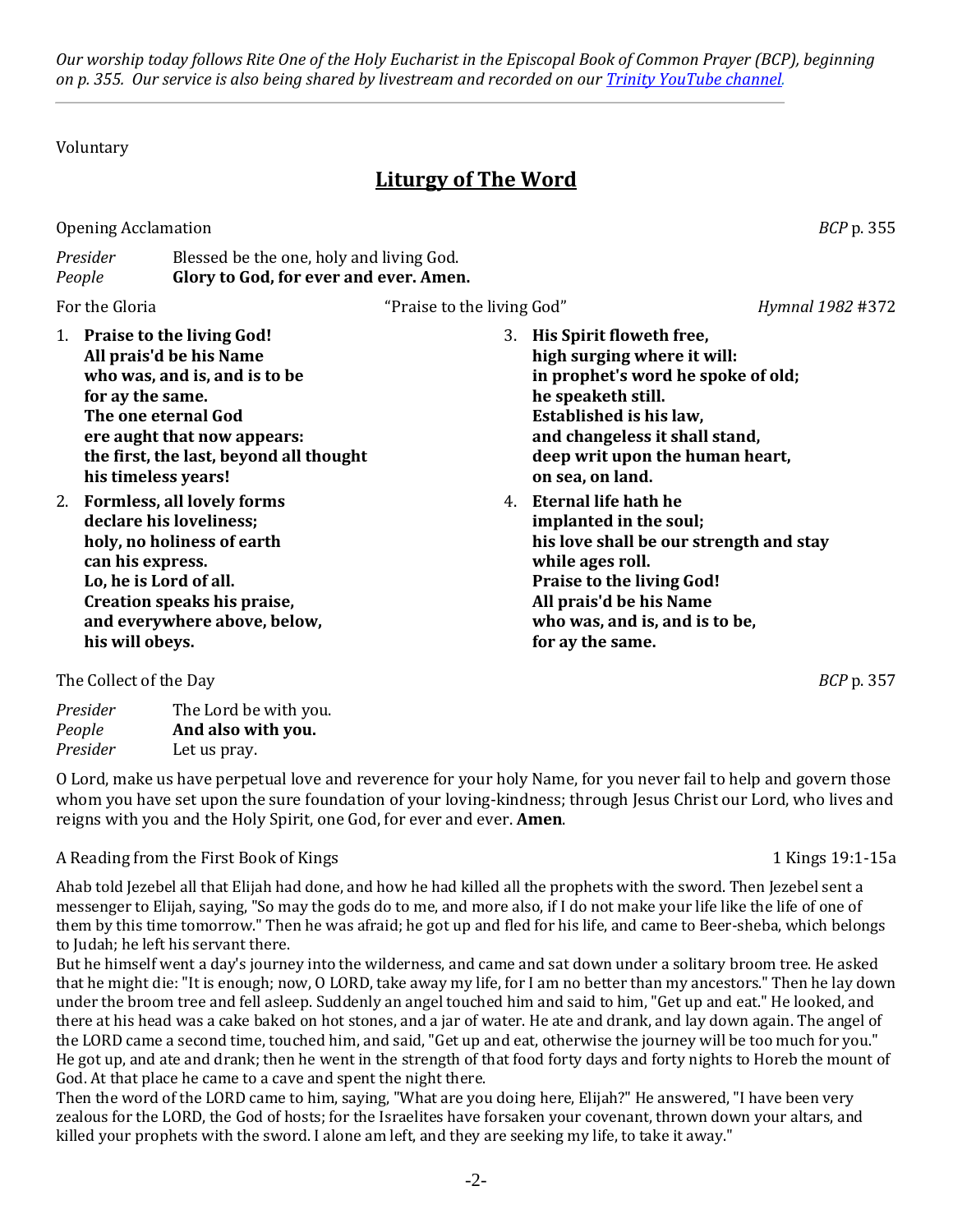He said, "Go out and stand on the mountain before the LORD, for the LORD is about to pass by." Now there was a great wind, so strong that it was splitting mountains and breaking rocks in pieces before the LORD, but the LORD was not in the wind; and after the wind an earthquake, but the LORD was not in the earthquake; and after the earthquake a fire, but the LORD was not in the fire; and after the fire a sound of sheer silence. When Elijah heard it, he wrapped his face in his mantle and went out and stood at the entrance of the cave. Then there came a voice to him that said, "What are you doing here, Elijah?" He answered, "I have been very zealous for the LORD, the God of hosts; for the Israelites have forsaken your covenant, thrown down your altars, and killed your prophets with the sword. I alone am left, and they are seeking my life, to take it away." Then the LORD said to him, "Go, return on your way to the wilderness of Damascus."

*Lector* The Word of the Lord. *People* **Thanks be to God.**

- 1. As the deer longs for the water-brooks, \* **so longs my soul for you, O God.**
- 2. My soul is athirst for God, athirst for the living God; \* **when shall I come to appear before the presence of God?**
- 3. My tears have been my food day and night, \* **while all day long they say to me, "Where now is your God?"**
- 4. I pour out my soul when I think on these things: \* **how I went with the multitude and led them into the house of God,**
- 5. With the voice of praise and thanksgiving, \* **among those who keep holy-day.**
- 6. Why are you so full of heaviness, O my soul? \* **and why are you so disquieted within me?**
- 7. Put your trust in God; \* **for I will yet give thanks to him, who is the help of my countenance, and my God.**

A Reading from the Letter of Paul to the Galatians Galatians Galatians Galatians 3:23-29

Now before faith came, we were imprisoned and guarded under the law until faith would be revealed. Therefore the law was our disciplinarian until Christ came, so that we might be justified by faith. But now that faith has come, we are no longer subject to a disciplinarian, for in Christ Jesus you are all children of God through faith. As many of you as were baptized into Christ have clothed yourselves with Christ. There is no longer Jew or Greek, there is no longer slave or free, there is no longer male and female; for all of you are one in Christ Jesus. And if you belong to Christ, then you are Abraham's offspring, heirs according to the promise.

| Reader<br>People                                                                                                                         | The Word of the Lord.<br>Thanks be to God. |                                                                                                                                                     |                                                                                                        |
|------------------------------------------------------------------------------------------------------------------------------------------|--------------------------------------------|-----------------------------------------------------------------------------------------------------------------------------------------------------|--------------------------------------------------------------------------------------------------------|
| Sequence Hymn                                                                                                                            |                                            | "In Christ there is no East or West"                                                                                                                | Hymnal 1982 #529                                                                                       |
| In Christ there is no east or west,<br>in him no south or north,<br>but one great fellowship of love<br>throughout the whole wide earth. |                                            | is surely kin to me.                                                                                                                                | Join hands, disciples of the faith,<br>whate'er your race may be.<br>Who serves my Father as his child |
|                                                                                                                                          |                                            | 3. In Christ now meet both east and west,<br>in him meet south and north,<br>all Christly souls are one in him,<br>throughout the whole wide earth. |                                                                                                        |

The Psalm Psalm 42 *Quemadmodum*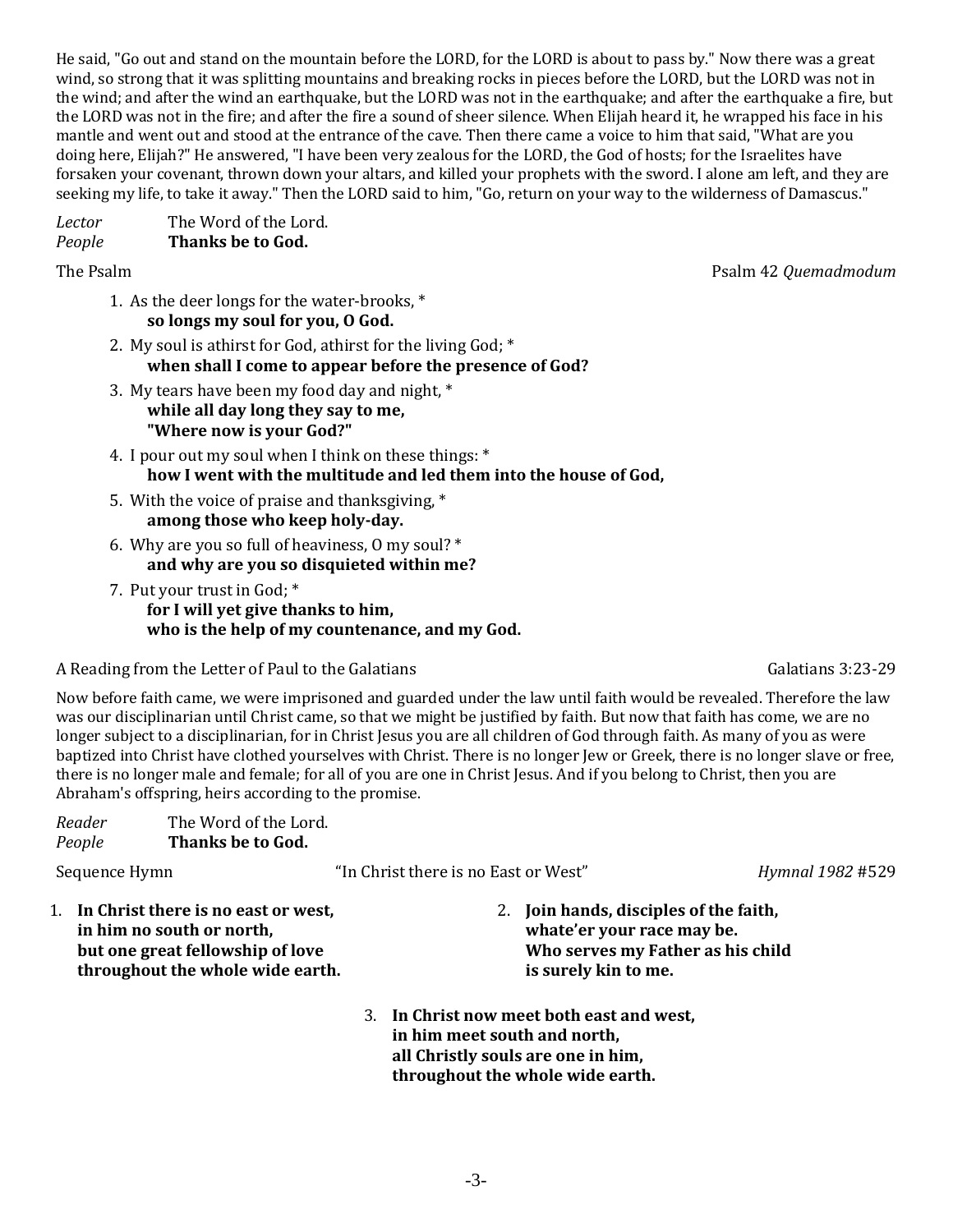#### Proclamation of the Gospel

#### *Gospeller* The Holy Gospel of our Lord Jesus Christ According to Luke **Luke 8:26-39** Luke 8:26-39 *People* **Glory to you, Lord Christ.**

Jesus and his disciples arrived at the country of the Gerasenes, which is opposite Galilee. As he stepped out on land, a man of the city who had demons met him. For a long time he had worn no clothes, and he did not live in a house but in the tombs. When he saw Jesus, he fell down before him and shouted at the top of his voice, "What have you to do with me, Jesus, Son of the Most High God? I beg you, do not torment me" -- for Jesus had commanded the unclean spirit to come out of the man. (For many times it had seized him; he was kept under guard and bound with chains and shackles, but he would break the bonds and be driven by the demon into the wilds.) Jesus then asked him, "What is your name?" He said, "Legion"; for many demons had entered him. They begged him not to order them to go back into the abyss. Now there on the hillside a large herd of swine was feeding; and the demons begged Jesus to let them enter these. So he gave them permission. Then the demons came out of the man and entered the swine, and the herd rushed down the steep bank into the lake and was drowned. When the swineherds saw what had happened, they ran off and told it in the city and in the country. Then people came out to see what had happened, and when they came to Jesus, they found the man from whom the demons had gone sitting at the feet of Jesus, clothed and in his right mind. And they were afraid. Those who had seen it told them how the one who had been possessed by demons had been healed. Then all the people of the surrounding country of the Gerasenes asked Jesus to leave them; for they were seized with great fear. So he got into the boat and returned. The man from whom the demons had gone begged that he might be with him; but Jesus sent him away, saying, "Return to your home, and declare how much God has done for you." So he went away, proclaiming throughout the city how much Jesus had done for him.

| Gospeller | The Gospel of the Lord.     |
|-----------|-----------------------------|
| People    | Praise to you, Lord Christ. |

The Sermon

An Affirmation of Faith The Nicene Creed, *BCP* p. 358

**We believe in one God, the Father, the Almighty, maker of heaven and earth, of all that is, seen and unseen.**

**We believe in one Lord, Jesus Christ, the only Son of God, eternally begotten of the Father, God from God, Light from Light, true God from true God, begotten, not made, of one Being with the Father. Through him all things were made. For us and for our salvation he came down from heaven: by the power of the Holy Spirit he became incarnate from the Virgin Mary, and was made man. For our sake he was crucified under Pontius Pilate;**

**he suffered death and was buried.**

The Prayers of the People **Form VI,** *BCP* p. 392

In peace, we pray to you, Lord God.

**On the third day he rose again in accordance with the Scriptures; he ascended into heaven and is seated at the right hand of the Father. He will come again in glory to judge the living and the dead, and his kingdom will have no end. We believe in the Holy Spirit, the Lord, the giver of life, who proceeds from the Father and the Son. With the Father and the Son he is worshiped and glorified. He has spoken through the Prophets. We believe in one holy catholic and apostolic Church. We acknowledge one baptism for the forgiveness of sins. We look for the resurrection of the dead, and the life of the world to come. Amen.**

For all people in their daily life and work; **For our families, friends, and neighbors, and for those who are alone.**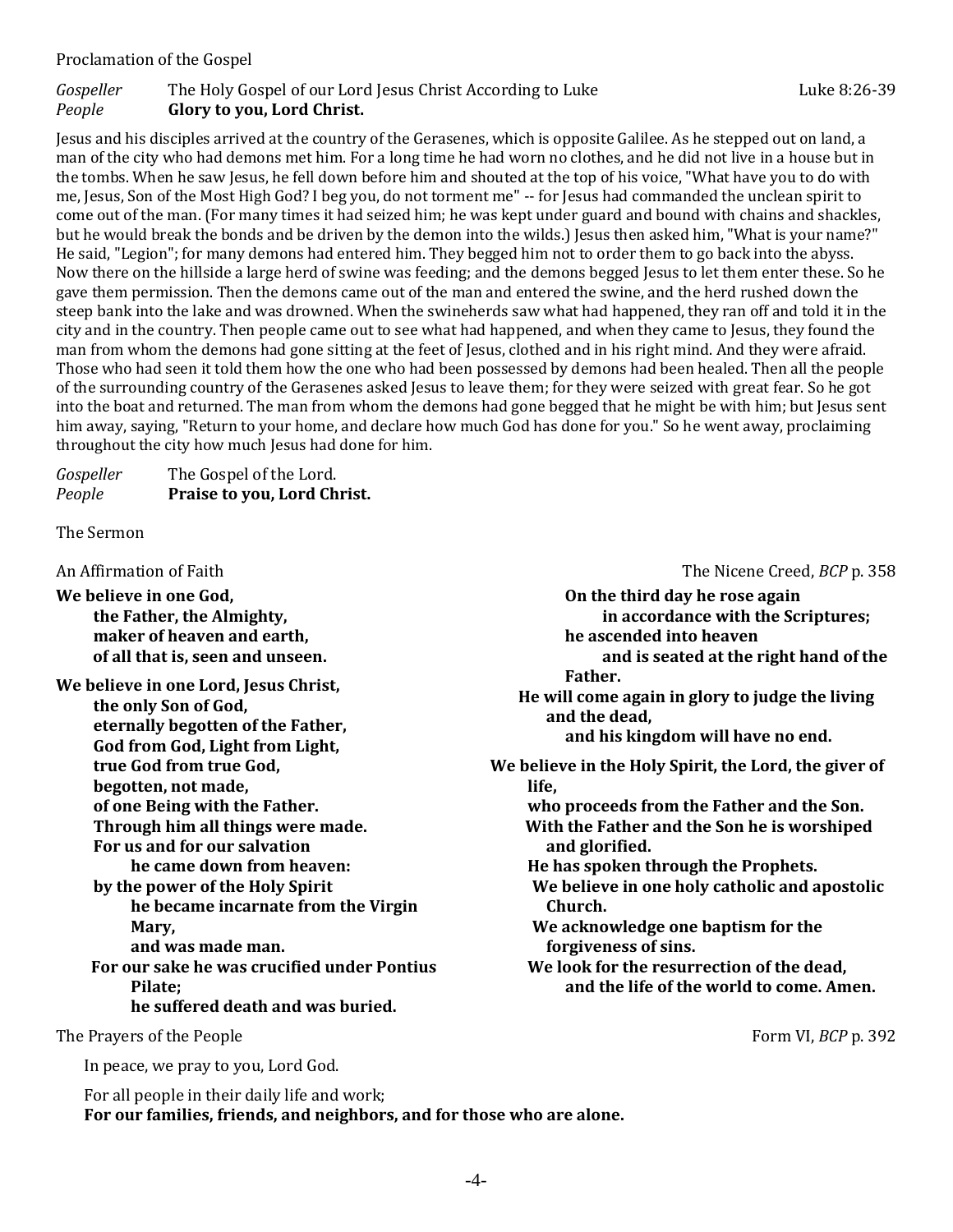For this community, the nation, and the world; **For all who work for justice, freedom and peace.**

For the just and proper use of your creation; **For the victims of hunger, fear, injustice and oppression.**

For all who are in danger, sorrow, or any kind of trouble; **For those who minister to the sick, the friendless, and the needy.**

For the peace and unity of the Church of God; **For all who proclaim the Gospel, and all who seek the Truth.**

For Michael our Presiding Bishop, Daniel our Bishop; and for all bishops and other ministers; **For all who serve God in God's Church.**

For the special needs and concerns of this congregation. *The People may add their own petitions*

Hear us Lord; **For your mercy is great.**

We thank you, Lord, for all the blessings of this life.

*The People may add their own thanksgivings.*

We will exalt you, O God our King; **And praise your Name for ever and ever.**

We pray for all who have died, that they may have a place in your eternal kingdom.

Lord, let your loving-kindness be upon them; **Who put their trust in you.**

We pray to you also for the forgiveness of our sins.

**Have mercy upon us, most merciful Father; in your compassion forgive us our sins, known and unknown, things done and left undone; and so uphold us by your Spirit that we may live and serve you in newness of life, to the honor and glory of your Name; through Jesus Christ our Lord. Amen.**

*The Presider concludes with an absolution*

Sharing a Sign of Christ's Peace

*Presider* The peace of Christ be always with you. *People* **And also with you.**

*Announcements follow. During the Offertory, gifts of bread of wine for the altar and offerings in support of the ministries of the Church are brought forward to be blessed and consecrated.*

| Offertory Anthem                                                                                                                                                                                         |                                            |  | "Sing praise to God who reigns above" |                                         | Hymnal 1982 #408 |
|----------------------------------------------------------------------------------------------------------------------------------------------------------------------------------------------------------|--------------------------------------------|--|---------------------------------------|-----------------------------------------|------------------|
|                                                                                                                                                                                                          | Sing praise to God who reigns above,<br>1. |  |                                       | 2. What God's almighty power hath made, |                  |
| the God of all creation,<br>the God of power, the God of love,<br>the God of our salvation;<br>with healing balm my soul he fills,<br>and every faithless murmur stills:<br>to God all praise and glory. |                                            |  | his gracious mercy keepeth;           |                                         |                  |
|                                                                                                                                                                                                          |                                            |  | by morning glow or evening shade      |                                         |                  |
|                                                                                                                                                                                                          |                                            |  | his watchful eye ne'er sleepeth.      |                                         |                  |
|                                                                                                                                                                                                          |                                            |  |                                       | Within the kingdom of his might,        |                  |
|                                                                                                                                                                                                          |                                            |  | lo! All is just and all is right:     |                                         |                  |
|                                                                                                                                                                                                          |                                            |  | to God all praise and glory           |                                         |                  |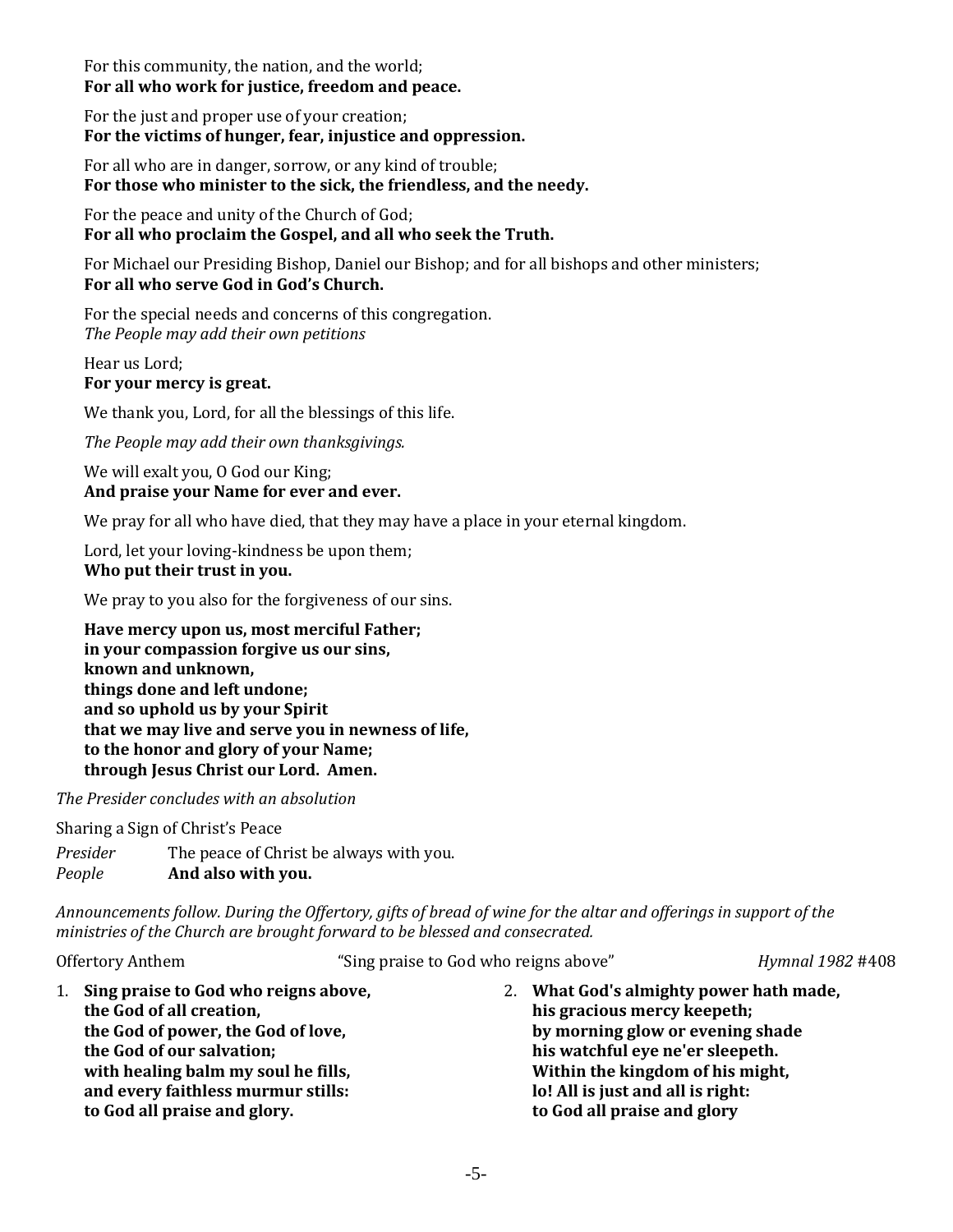3. **Let all who name Christ's holy Name give God all praise and glory; let all who know his power proclaim aloud the wondrous story! Cast each false idol from its throne, the Lord is God, and he alone: to God all praise and glory.**

## **Liturgy of the Table: Holy Communion**

*All are welcome to come to the altar rail. All who are drawn to God in the way of Jesus Christ are welcome to receive Holy Communion at Trinity Church. Instructions for receiving sacramental Communion follow after the Great Thanksgiving.*

The Great Thanksgiving **The Great Thanksgiving Eucharistic Prayer C,** *BCP* **p. 369** 

#### *The Presider says*

The Lord be with you. *People* **And also with you.** *Presider* Lift up your hearts. *People* **We lift them to the Lord.** *Presider* Let us give thanks to the Lord our God. *People* **It is right to give God thanks and praise.**

*Then the Presider proceeds*

God of all power, Ruler of the Universe, you are worthy of glory and praise.

#### **Glory to you for ever and ever.**

At your command all things came to be: the vast expanse of interstellar space, galaxies, suns, the planets in their courses, and this fragile earth, our island home.

#### **By your will they were created and have their being.**

From the primal elements you brought forth the human race, and blessed us with memory, reason, and skill. You made us the rulers of creation. But we turned against you, and betrayed your trust; and we turned against one another.

#### **Have mercy, Lord, for we are sinners in your sight.**

Again and again, you called us to return. Through prophets and sages you revealed your righteous Law. And in the fullness of time you sent your only Son, born of a woman, to fulfill your Law, to open for us the way of freedom and peace.

#### **By his blood, he reconciled us. By his wounds, we are healed.**

And therefore we praise you, joining with the heavenly chorus, with prophets, apostles, and martyrs, and with all those in every generation who have looked to you in hope, to proclaim with them your glory, in their unending hymn:

#### *Presider and People*

Sanctus, *Hymnal 1982* S-129

**Holy, holy, holy Lord, God of power and might, heaven and earth are full of your glory. Hosanna in the highest. Blessed is the one who comes in the name of the Lord. Hosanna in the highest.**

#### *The Presider continues*

And so, Father, we who have been redeemed by him, and made a new people by water and the Spirit, now bring before you these gifts. Sanctify them by your Holy Spirit to be the Body and Blood of Jesus Christ our Lord.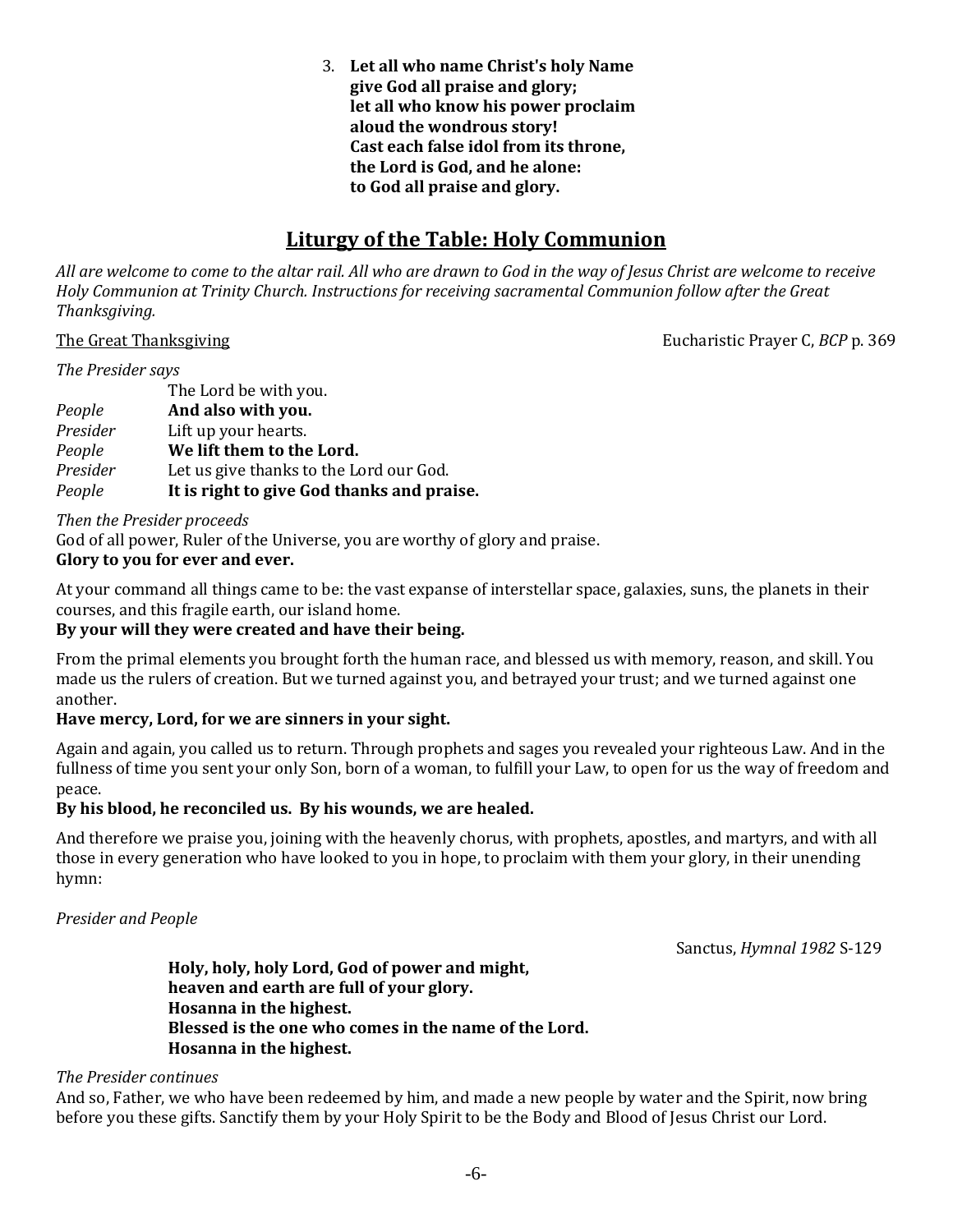On the night he was betrayed he took bread, said the blessing, broke the bread, and gave it to his friends, and said, "Take, eat: This is my Body, which is given for you. Do this for the remembrance of me."

After supper, he took the cup of wine, gave thanks, and said, "Drink this, all of you: This is my Blood of the new Covenant, which is shed for you and for many for the forgiveness of sins. Whenever you drink it, do this for the remembrance of me."

Remembering now his work of redemption, and offering to you this sacrifice of thanksgiving, **We celebrate his death and resurrection, as we await the day of his coming.**

Lord God of our Fathers and Mothers; God of Abraham and Sarah, Isaac and Rebecca, Rachel, Leah and Jacob; God and Father of our Lord Jesus Christ: Open our eyes to see your hand at work in the world about us. Deliver us from the presumption of coming to this Table for solace only, and not for strength; for pardon only, and not for renewal.

Let the grace of this Holy Communion make us one body, one spirit in Christ, that we may worthily serve the world in his name.

#### **Risen Lord, be known to us in the breaking of the Bread.**

Accept these prayers and praises, Father, through Jesus Christ our great High Priest, to whom, with you and the Holy Spirit, your Church gives honor, glory, and worship, from generation to generation. The people respond with a loud **AMEN**.

#### *The Presider says*

And now, as our Savior Christ has taught us, we are bold to say,

#### *Presider and People*

**Our Father, who art in heaven, hallowed be thy Name, thy kingdom come, thy will be done, on earth as it is in heaven. Give us this day our daily bread. And forgive us our trespasses as we forgive those who trespasses against us. And lead us not into temptation, but deliver us from evil. For thine is the kingdom, and the power, and the glory, forever and ever. Amen.**

The Breaking of the Bread and the Invitation to Communion



*The Presider offers God's gifts, saying*

The Gifts of God for the People of God.

*On receiving Communion: If you wish to receive, please come up the center aisle and stretch out your arms at full length, both hands palm up, returning down a side aisle. Wine-Host is available at the altar rail. The lay eucharistic minister will pass an individual cup, which after use may be placed on the tray at the head of each side aisle. To receive instead a spoken blessing, simply fold your hands across your chest. Gluten-free wafers are available upon request from the priest.*

*After Communion, all join in prayer*

Let us pray.

**Eternal God, heavenly Father, you have graciously accepted us as living members of your Son our Savior Jesus Christ, and you have fed us with spiritual food**